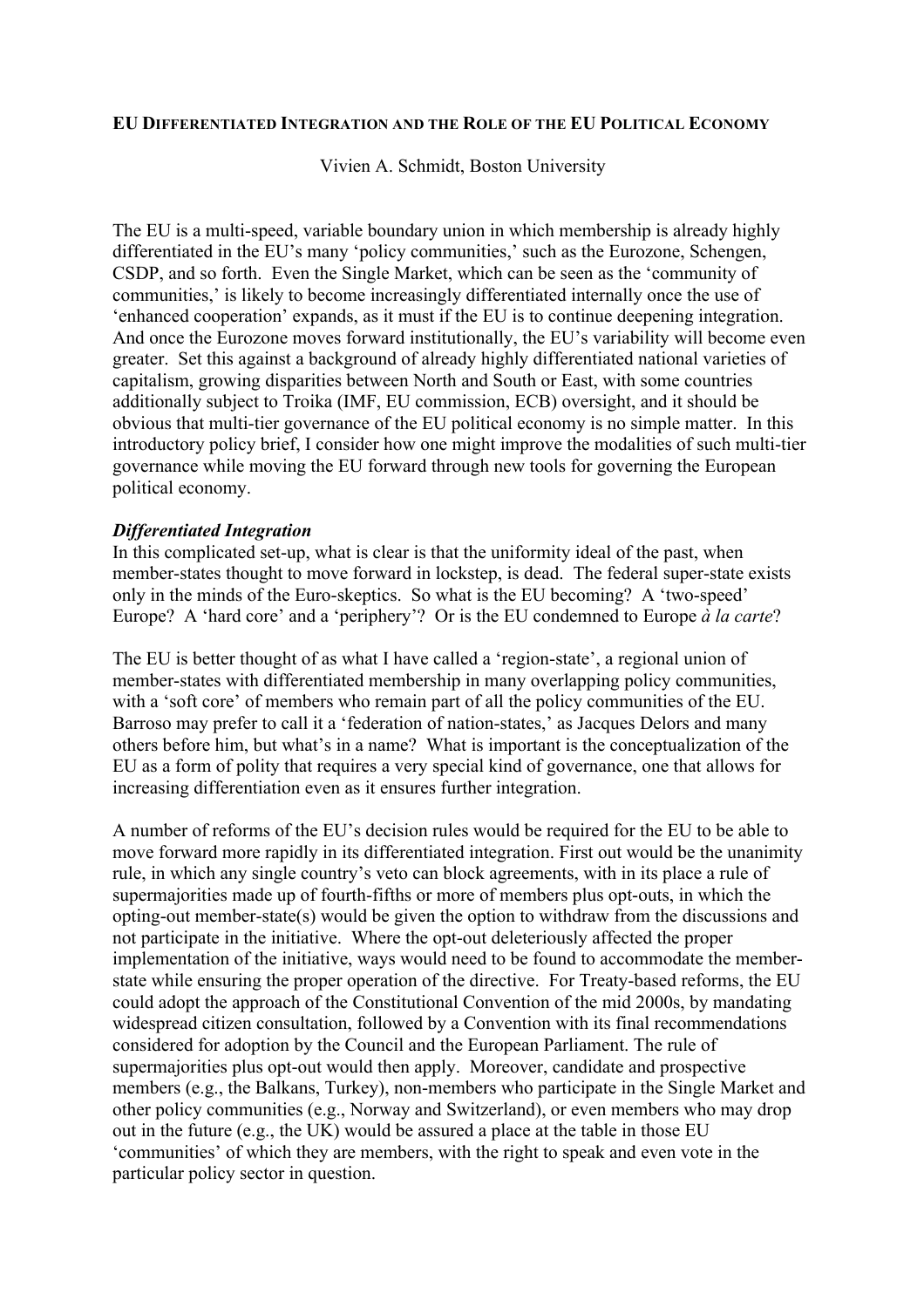In addition to changing the voting rules, the current imbalance among institutions of EU governance needs to be righted. Eurozone crisis management has led to an excess of intergovernmental decision-making paired with rising technocracy. Both the European Parliament and the Commission have been affected.

Increasing intergovernmental decision-making in the Eurozone crisis has largely sidelined the European Parliamentt. What the EP needs is not just a fuller role to consider and debate Eurozone crisis policies, its own political legitimacy needs to be reinforced more generally. This could happen in tandem with that of the Commission, if the Commission President and Commissioners were elected by way of EP elections in which each party had competing slates of candidates for president as well as Commission. This would serve not only as a way of galvanizing citizen interest (long in short supply), it would also serve as a first step to ensuring that the Commission gained a kind of democratic legitimacy of its own as initiator and implementer of EU legislation. It would also enable it to politically orient its implementation of EU policies in line with the preferences of the EP majority, whether in a more progressive or conservative direction.

The problem for the Commission today is that Council crisis-decisions have straightjacketed the Commission with regard to Eurozone governance. Although the Commission has increased its responsibilities, it has lost administrative discretion and is largely forced to impose one-size-fits-all numerical targets and automatic rules to the Eurozone. With greater representative legitimacy, the Commission would also be able to legitimately exercise more flexibility when implementing Council policies, and to engage in real 'economic governance,' by tailoring policies better to the differing economic growth models of the member-states.

## *Multi-Tier Governance in a Differentiated EU Political Economy*

The challenge for multi-tier governance of the EU political economy today is finding ways to 'govern' the EU that takes into account the fact that European member-states have such different varieties of capitalism, with different growth models, financial market profiles, production systems, labor markets and wage-bargaining systems, pension and health care arrangements, systems of taxation, and so on. Applying one-size-fits-all solutions here cannot possibly work.

Solutions for the North do not necessarily work in the South or the East. Northern 'coordinated market economies' with corporatism can flourish under conservative macroeconomic policies because their corporatist labor-management relationship can coordinate wages accordingly—based on relationships of trust, cooperation, and hard bargaining. This is not the same in Southern 'state-influenced' market economies because they are often missing the deep corporatist coordination and trust that makes it possible for the wage market to respond appropriately. For the Central and East European countries' 'dependent market economies,' these problems are compounded by the fact that they are largely dependent on foreign direct investment for any kind of growth. Moreover, dualized labor markets in many such countries means that across-the-board austerity only increases the risks of unemployment and poverty for the marginalized poor and jobless. Finally, thinking that all countries can achieve Northern levels of export-oriented growth if they just stick to a 'Culture of Stability' spells a 'Culture of Decline' for many.

The plans for the 'European Semester' suggest that the Commission will pay attention to countries' differences, but do not allow for much flexibility, such as what counts toward the budget deficit, in how fast it is to be reduced, or which part of the accumulated debt is to be addressed. For example, why not leave off the balance sheets growth-enhancing investments